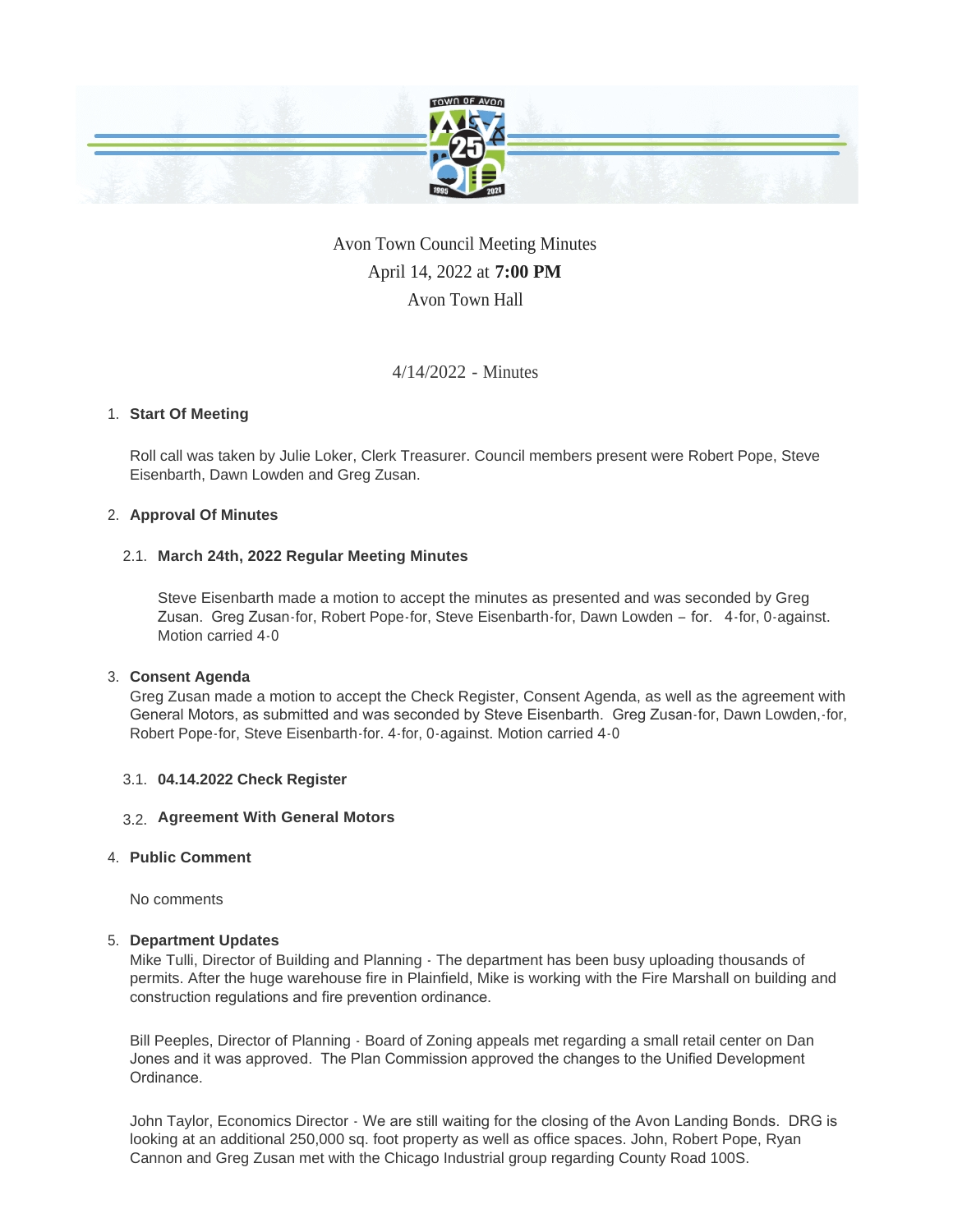Jared Wade, Communications Director - The new Town website is now live and running extremely well. Jared, along with Police Department, have been creating videos to share with the community. The Town of Avon, along with Washington Township, will host the first Greater Avon Citizens Academy in June.

Steve Moore, Public Works Director - Keeton Olson, passed two of his INDOT Certification tests. Keeton has been collecting pothole information and adding them to GIS. Drainage improvements have been recorded and fixed.

Sean Stoops, Chief of Police - The Police Department met with IT in regards to upgrades to the Police Department security system. Ceremonies were held recently for the Avon PD promotions. Indiana Crimes Gun Tasks Force has seized 58 firearms, made 10 federal arrests and recorded more than 600 firearms to the National Integrated Ballistic Information Network.

## **Council Comment And Liaison Reports** 6.

Dawn Lowden - Attended the Smokey Bones ribbon cutting.

Greg Zusan - Attended the Smokey Bones ribbon cutting. Attended the Chamber Board meeting as well as the Hendricks County Legislative update. Had the opportunity to go to Utah and meet with the Chicago Industrial Group, who owns a lot of land in our community. Attended the Annexation meeting.

Steve Eisenbarth - Attended the BZA and Plan Commission meetings.

Robert Pope - Attended the State Legislative breakfast, also met with the Chicago Industrial Group in Utah.

#### **New Business** 7.

# **Award Police Department Computer Upgrade Quote**  7.1. **Award Police Department Computer Upgrade Quote**

Sean Stoops, Chief of Police, shared the proposal for the updates on their desk top and in car computer system with the money to be received from the Body Cam grant. He would like to purchase 17 new computers in the amount of \$26,256.58.

Greg Zusan made a motion to accept the quote in the amount of \$26,256.58 and was seconded by Dawn Lowden.

Steve Eisenbarth-for, Greg Zusan-for, Dawn Lowden-for, Robert Pope-for. Motion carried 4-0.

## **Introduction Oriole Estates PUD** 7.2.

John Moore, Attorney for D.R. Horton, shared the introduction project for Town Homes rezoning next to Avon High School.

## **Ordinance** 8.

## **Ordinance 2022-11 Wesleyan Investment Foundation ZA 22-03** 8.1.

Bill Peeples, Director of Planning, requests to rezone 20 acres East of Dan Jones and North of Waterford Lakes for 31 two family residential lots which would allow the construction of 62 total units.

Greg Zusan made a motion to **decline** Ordinance 2022-11: Wesleyan Investment Foundation ZA 22-03 as presented and was seconded by Dawn Lowden.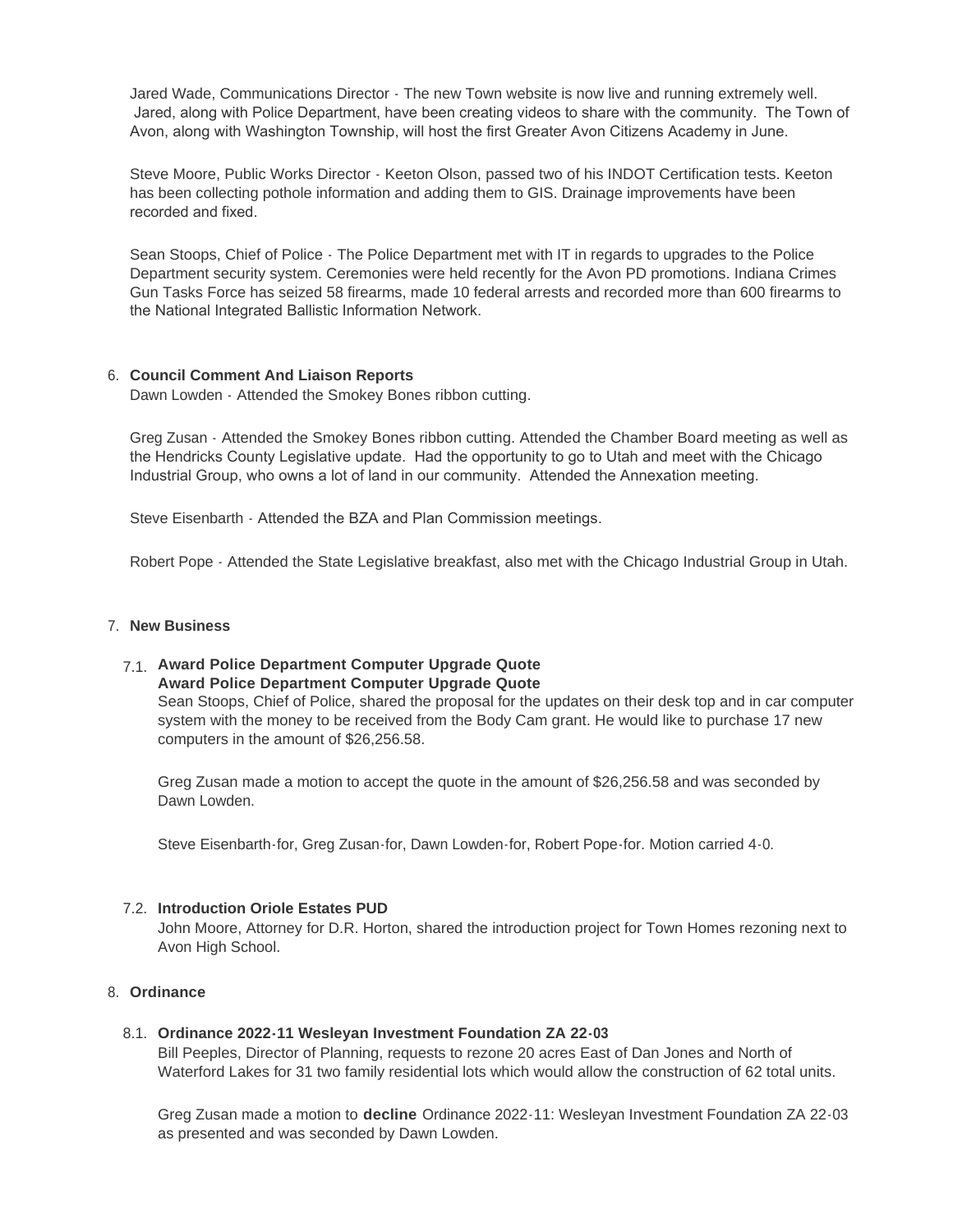Steve Eisenbarth-against, Greg Zusan-for, Dawn Lowden-for, Robert Pope-for. Motion carried 3-1.

**Introduction Ordinance 2022-12: Amending Right-Of-Way Permit Fees And Annual Bond** 8.2. Mitchell Ray shared this ordinance increases fees that haven't been adjusted since early 2000's. The increase will cover Town's inspections and administrative costs.

#### **Legal Counsel Report** 9.

No Comment

#### **Public Comment** 10.

Rian Wathan, 1480 Laurel Oak Drive, would like to commend the Council for exploring questions regarding the proposal developments.

### **Council Comment** 11.

No Comments

#### **Council Calendar** 12.

Next Council Meeting will be April 28th at 7:00 pm.

#### **Adjournment** 13.

**Avon Town Council:**

Robert Pope, President

Aaron Tevebaugh, Vice President

Steve Eisenbarth, Member

Dawn Lowden, Member